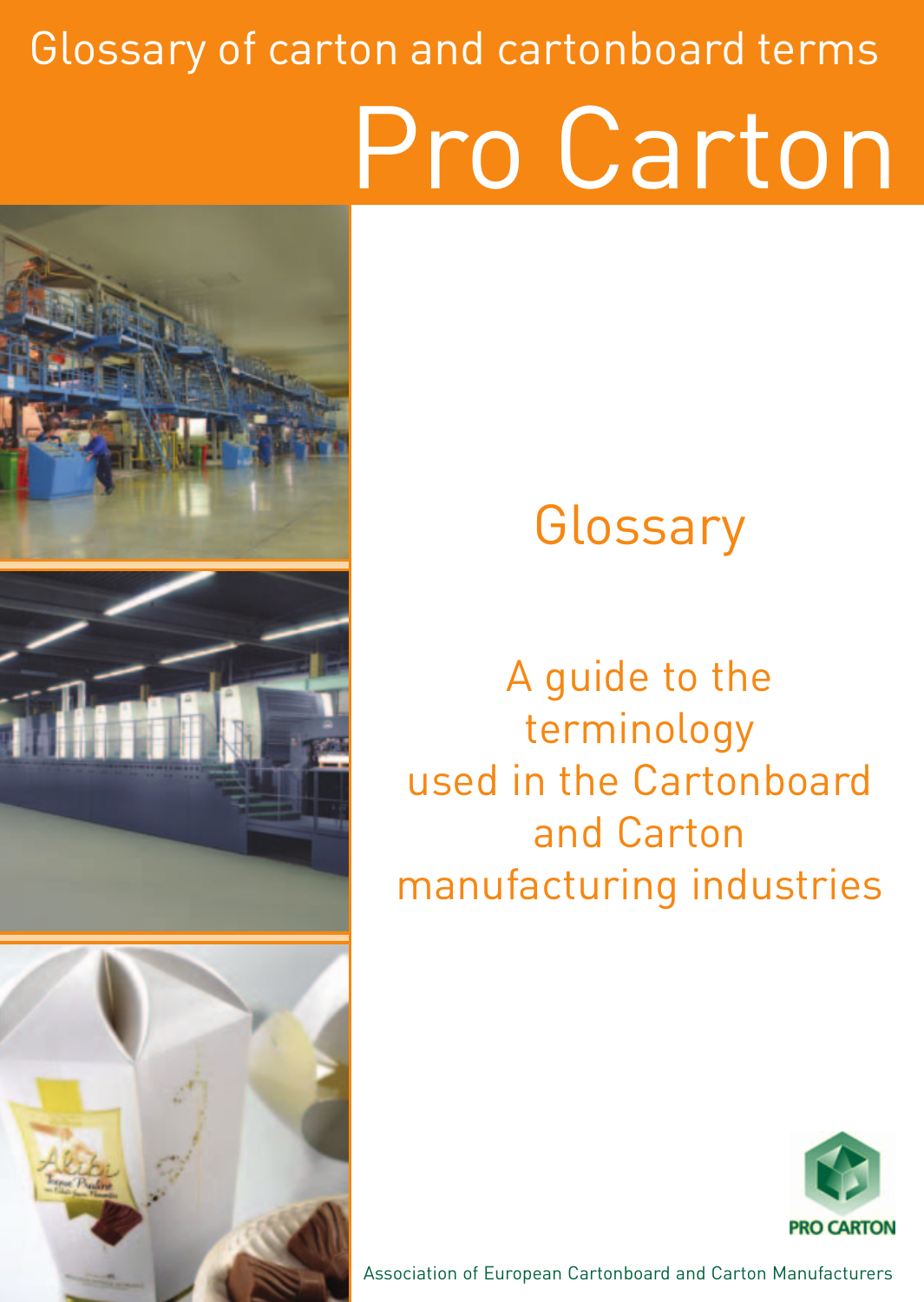#### **Index**

| Outline description of Cartonboard              | Page 3      |
|-------------------------------------------------|-------------|
| Outline description of pulp and recovered fibre | Page 3      |
| <b>Types of Cartonboard</b>                     | Pages 4-5   |
| Cartonboard properties                          | Pages 6-9   |
| Printing methods                                | Pages 9-10  |
| Printing terminology                            | Pages 11-12 |
| Finishing terminology                           | Pages 13-15 |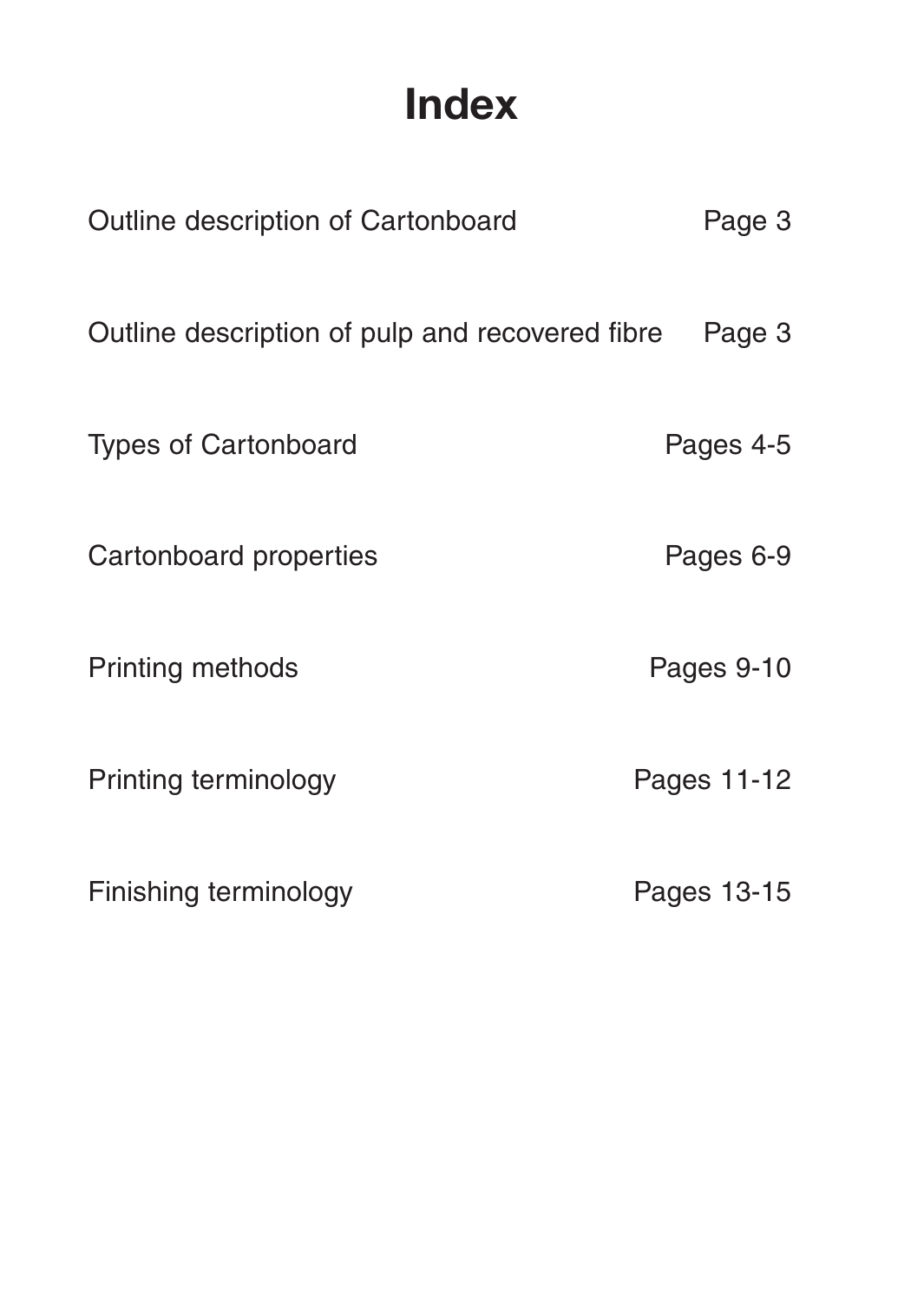#### **Outline description of Cartonboard**

Cartonboard, or cardboard as it is sometimes called, is the essential raw material for carton production. In Europe about 7 million tonnes of this material is manufactured each year and whilst there are a large number of variants, most of the cartonboard used falls into one of four distinct types. All cartonboard is manufactured from renewable resources.

All the grades manufactured are made using a multi ply construction and the differences in what is used to make each layer creates the differences between the four basic grades. Some use 100% pulp as a raw material, some use 100% recovered fibre and some use a combination of both. On the following pages are illustrations of the four basic types of cartonboard along with a brief indication of what they are called, how they are made and what they are generally used for.

Virtually all the cartonboard manufactured in Europe has a coating on the top or printing surface. This is designed to enhance gloss and print quality. It is however possible to get uncoated cartonboard for specialised uses such as blister cards. Cartonboard comes in many different weights or grammages. It is generally accepted that cartonboard begins at a grammage of around 160 gm<sup>2</sup> and it can go up to weights of over 600 gm<sup>2</sup>.

In addition to the basic grades there are many different variants that are adapted for special uses. For example, special additives can be included in the cartonboard to make it resistant to water and moisture for use in the chilled and frozen food sector. Plastic coatings can be applied, usually by extrusion coating, directly onto the cartonboard to provide a waterproof and grease proof barrier for use, for example, in pet food packaging. Cartonboard can also be laminated with either foil or metallised polyester giving a metallic finish to the material. These types of specialised boards are becoming more widespread and there are also others such a specific material for microwaves, security board and a great many others.

#### **Outline description of pulp and recovered fibre**

Cartonboard is made from different types of pulp or from a combination of different types of pulp. The most commonly used types of pulp are as follows:

**Chemical Pulp –** In the production of chemical pulp, cellulose fibres are extracted from wood by cooking the wood chips in chemical solutions

**Mechanical Pulp –** In the production of mechanical pulp, cellulose fibres are extracted from wood by a grinding and refining process.

**Recycled fibre pulp –** Recycled fibre pulp is produced by using previously manufactured material based on cellulose fibres. For cartonboard, suitable sources of recycled fibre are waste from paper and board production and collected paper and packaging.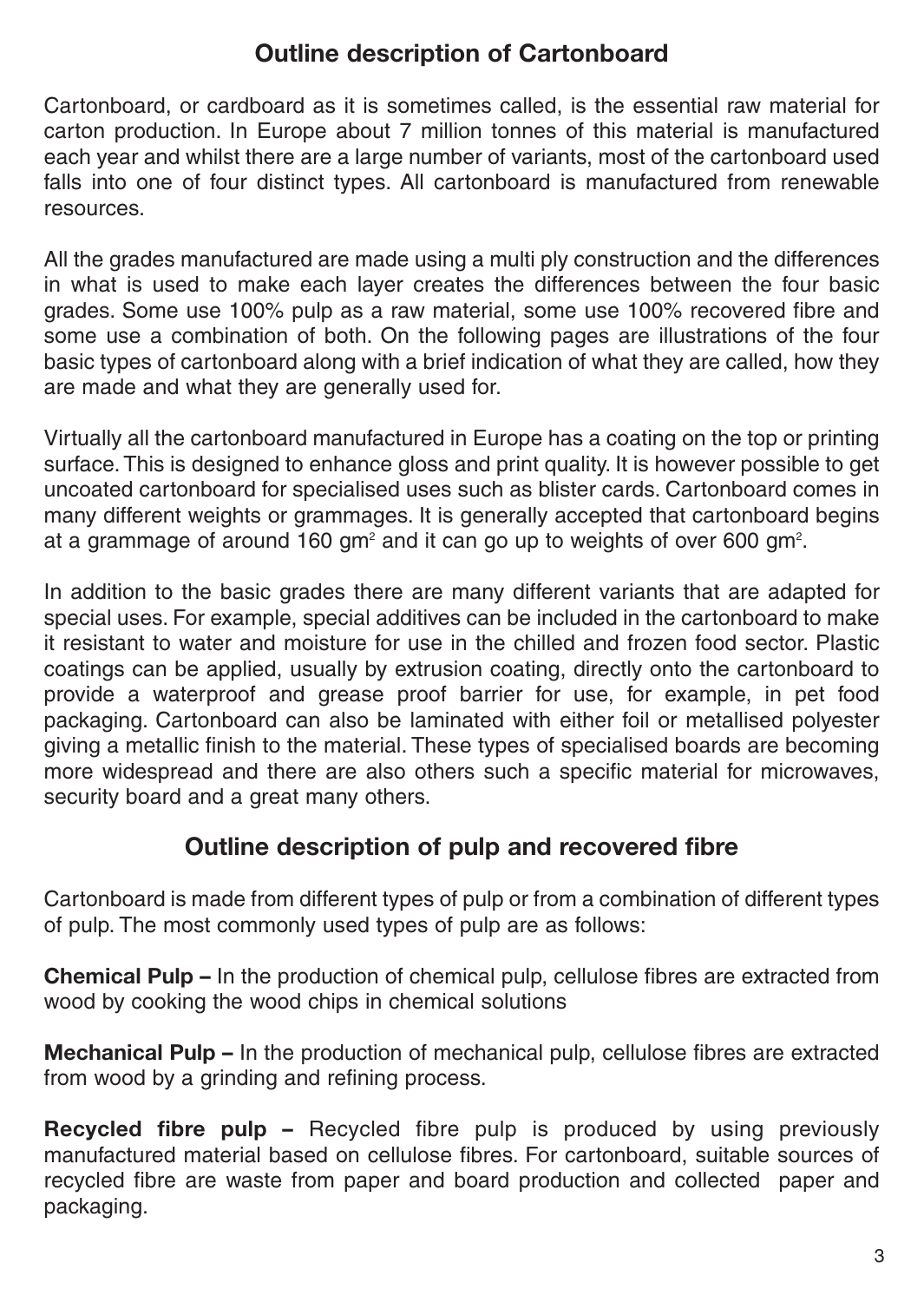#### Basic types of cartonboard



#### SOLID BLEACHED BOARD SBB / SBS / GZ

This grade is typically made from pure bleached chemical pulp with two or three layers of coating on the top surface and one layer on the reverse. It is used in such markets as cosmetics, graphics, pharmaceuticals, tobacco and luxury packaging. It can also be combined with other materials to make liquid packaging board.



#### SOLID UNBLEACHED BOARD SUB / SUS

This grade is typically made from pure unbleached chemical pulp with two or three layers of coating on the top surface. In some cases a white reverse surface is applied. It is primarily used in the packaging of beverages such as bottles and cans as it is very strong and can be made resistant to water which is essential during the packing process. It is also used in a wide variety of general packaging areas where strength is important.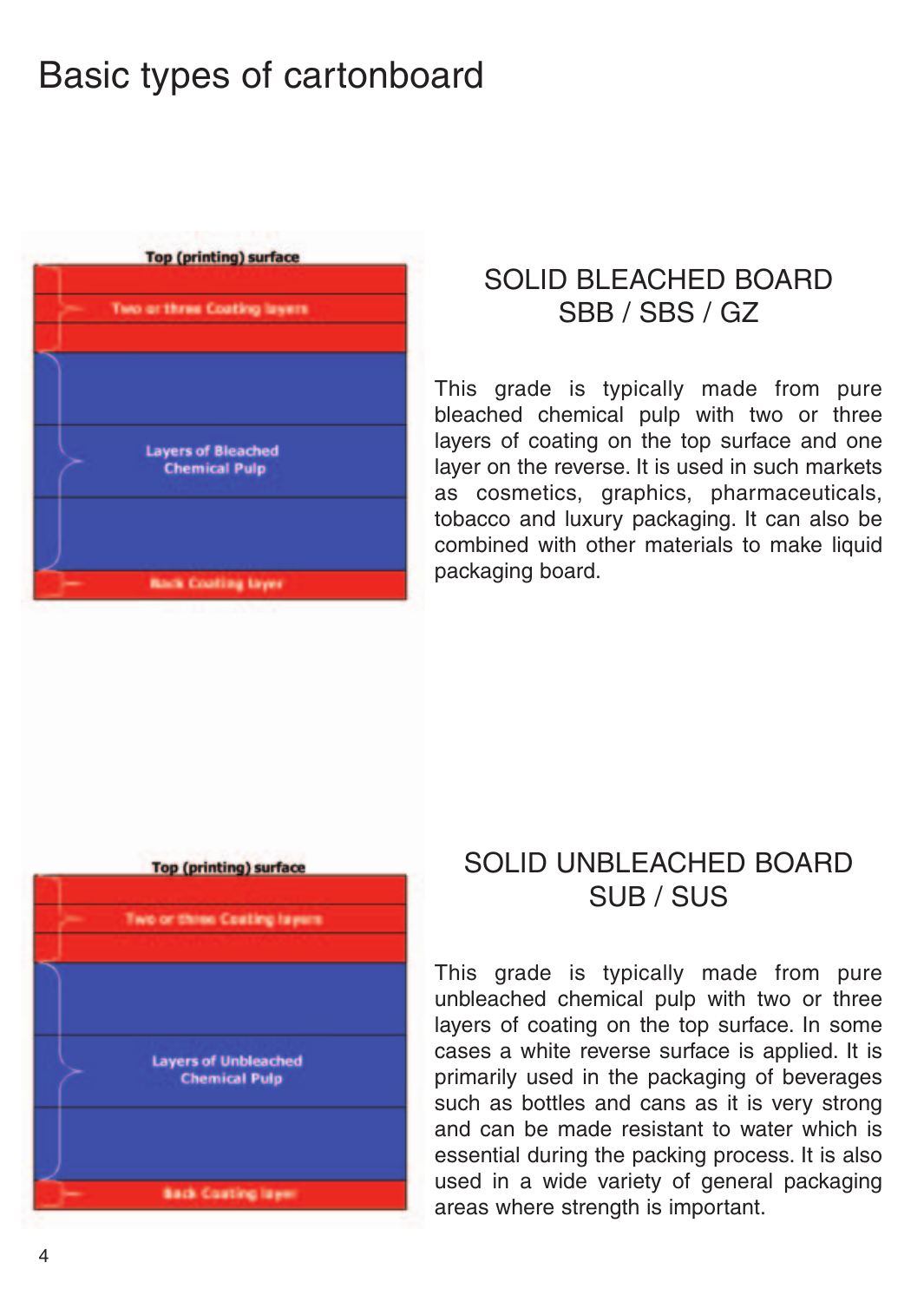#### Basic types of cartonboard - continued



#### FOLDING BOXBOARD — FBB/GC/UC

This grade is typically made from layers of mechanical pulp sandwiched between two layers of chemical pulp with up to three layers of coating on the top or printing surface and one layer of coating on the reverse. It is used in such markets as drinks, pharmaceuticals, frozen, chilled and other foods, confectionery and a wide range of other markets.



#### WHITE LINED CHIPBOARD - WLC/GD/GT/UD

This grade is typically made using predominantly recovered fibres. It is manufactured in a number of layers each of which use selected grades of raw materials. It typically has two or three layers of coating on the top or printing surface and one layer on the reverse. It is used in a range of applications such a frozen and chilled foods, breakfast cereals, shoes, tissues, toys and many more. It can have either a white or grey coloured reverse side.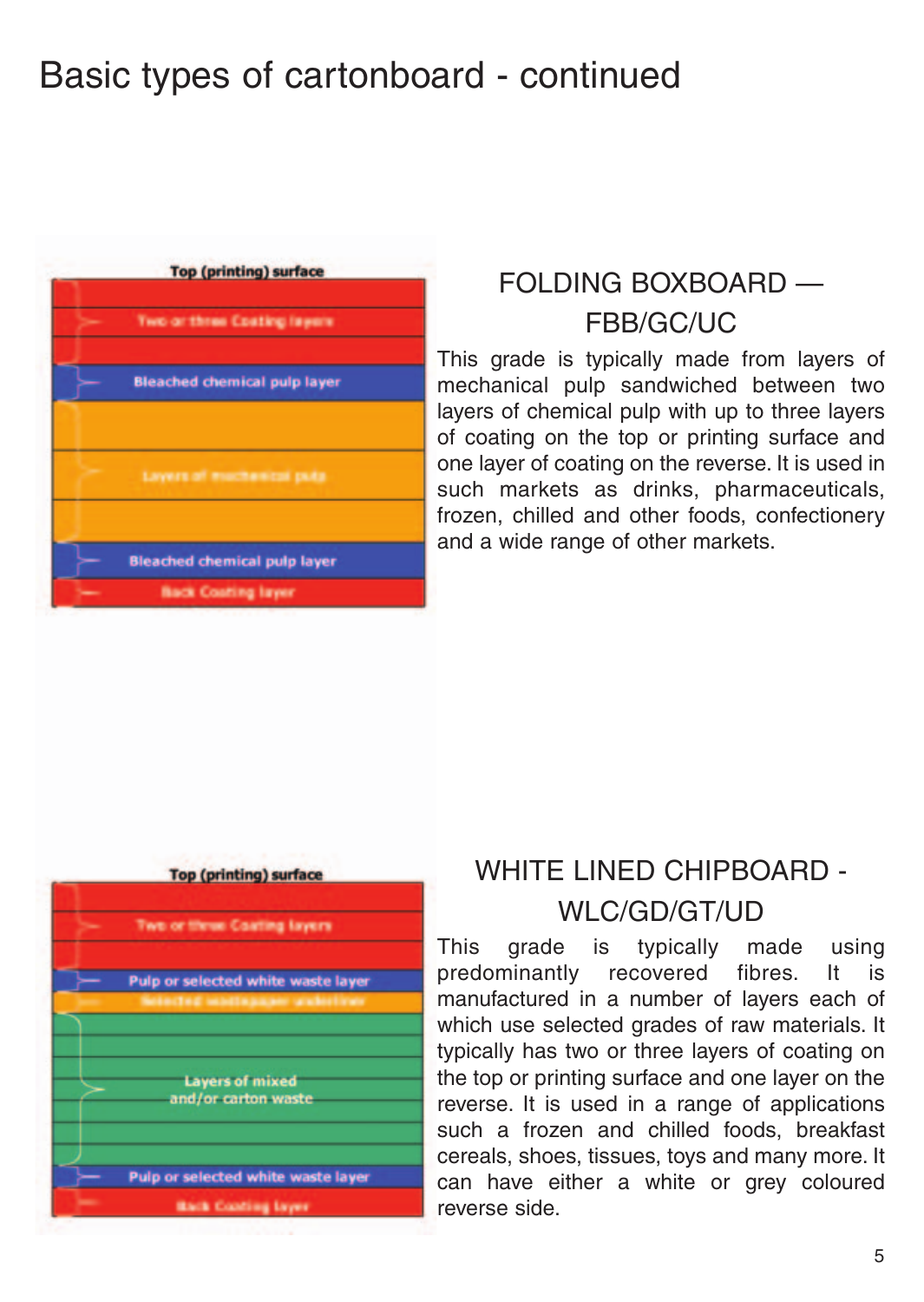#### **CARTONBOARD PROPERTIES**



#### **GRAMMAGE**

The weight of the cartonboard in grams per square metre (g/m<sup>2</sup>). Paper with a grammage of more than  $160 \text{ q/m}^2$  is normally called cartonboard, since it is first at that level that a fibre-based material can be sufficiently stiff and sturdy to function as packaging. Most cartonboard packaging has a grammage in the range of about 160 to 600 g/m<sup>2</sup>.

#### **THICKNESS**

The distance between the two surfaces of the cartonboard sheet measured in thousandths of a millimetre (um). The material used in most cartonboard packaging has a thickness of 300 to 800 µm.

#### **DENSITY**

Describes how compact the cartonboard is, measured in kilograms per cubic metre (kg/m<sup>3</sup>).



Cartonboard

0.7 tonne

thickness (µm) = (m3 /kg) grammage (g/m<sup>3</sup>) x 1000

Cartonboard which is bulky (voluminous) in relation to its weight is said to have high bulk. Compact cartonboard has low bulk. Cartonboard with high bulk generally feels stiffer and thicker than cartonboard with the same grammage but with low bulk.

Paper 1.1 tonne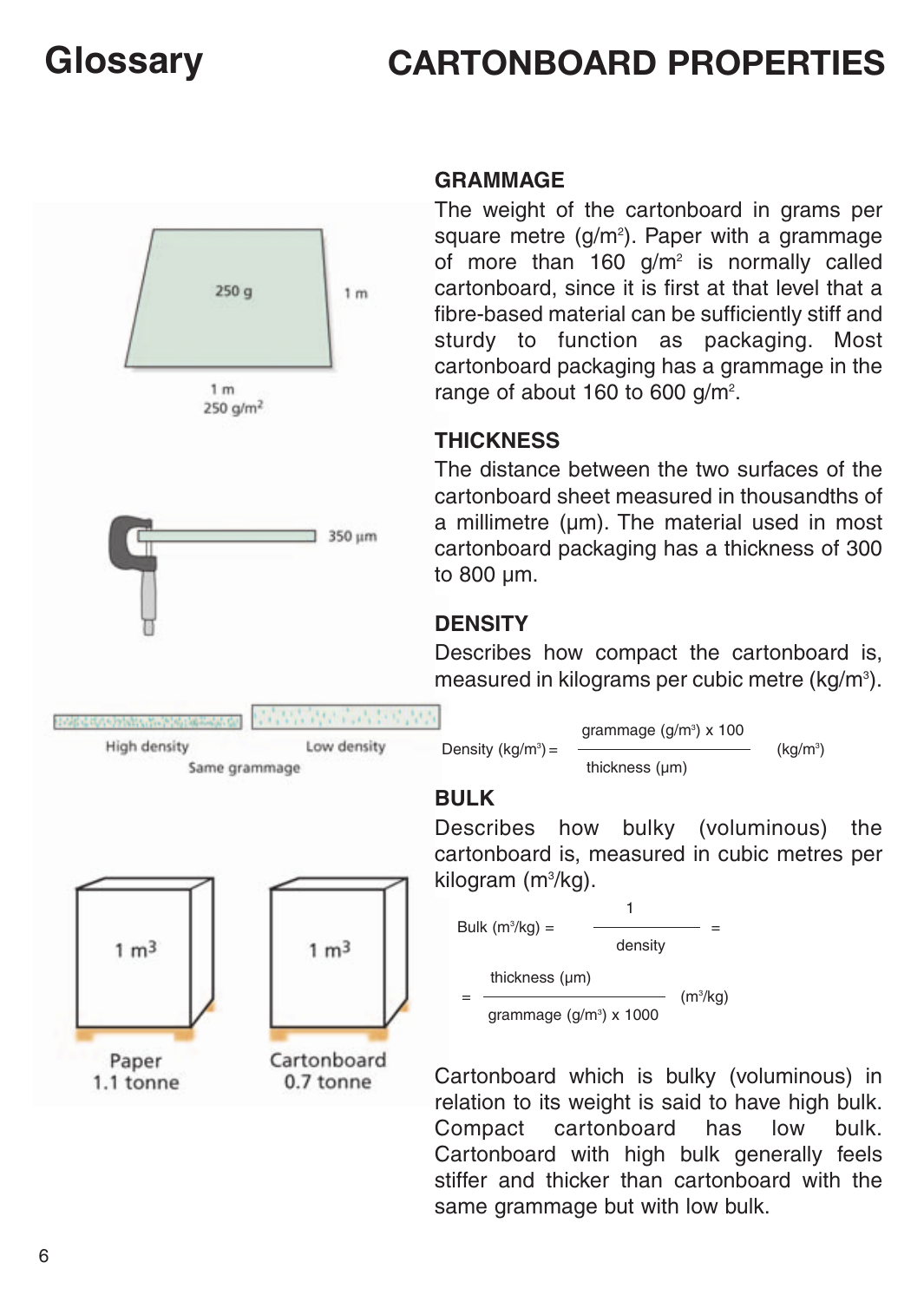

#### **MACHINE DIRECTION**

When cartonboard is manufactured the pulp fibres are aligned parallel to the direction in which the cartonboard web is moving. This means that cartonboard is always stiffer and stronger in that direction.

The machine direction is therefore at right angles to the width of the web. In terms of creaseability, a crease across the machine direction is better than a crease parallel to the machine direction (See "CREASING").

## The thicker the cartonboard.

the greater its stiffness.

#### **STIFFNESS**

Stiffness is one of the most important properties of cartonboard. The demand for stiffness occurs throughout the entire chain from shipping via the store shelf to the consumer. Cartonboard is the only material which has this ability to offer high stiffness per unit of weight. Without stiffness, cartonboard could not fulfil its primary function, which is to protect the contents of the packaging.



#### **COMPRESSION STRENGTH**

When cartons are stacked on top of each other the bottom layer naturally bears the greatest load. To avoid the cartons collapsing, the most important property of cartonboard as a material is good compression strength.



#### **TEAR STRENGTH**

The force required to tear a cartonboard sheet along an existing incision. This is important, for example, so that a tear strip will work when packaging is being opened.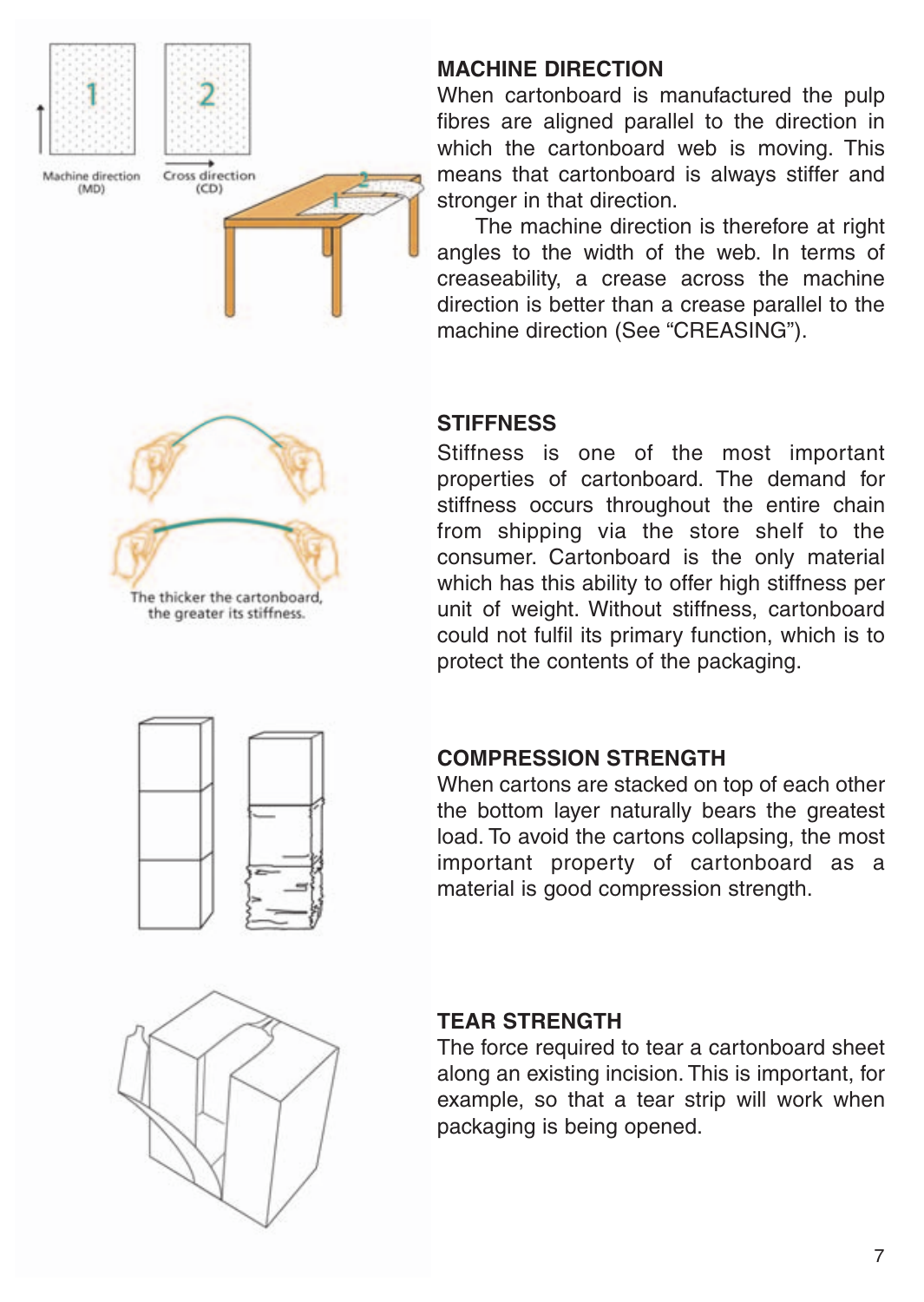



#### **SURFACE STRENGTH**

Cartonboard's ability to tolerate forces on its surface, for instance from the tackiness of the ink during printing, is important. The cartonboard surface must not be torn away by the printing ink during the printing process.

#### **SURFACE SMOOTHNESS**

A measurement of how smooth the cartonboard surface is. A smooth cartonboard surface is important for achieving satisfactory printing and varnishing results.

#### **DIMENSIONAL STABILITY**

Resistance to dimensional changes in a cartonboard sheet due to changes in such properties as moisture content. Dimensional stability is important during printing and conversion to avoid such errors as misregister (see also "REGISTER").

#### **FLATNESS**

The cartonboard's ability to remain flat (retain its shape) during printing and converting.

#### **WHITENESS**

The Cartonboard' s visual impression of whiteness . Whiteness is expressed by means of a single value .

#### **BRIGHTNESS**

Brightness is a concept used in tw o different contexts:

1) When referring to image reproduction, brightness describes the intensity of the colours . This is also called luminance , i.e . ho w light or dark an image is.

2) When referring to cartonboard, brightness is expressed as the precentage of light which is reflected from a cartonboard surface at a wavelength of 457nm (nm = nanometre).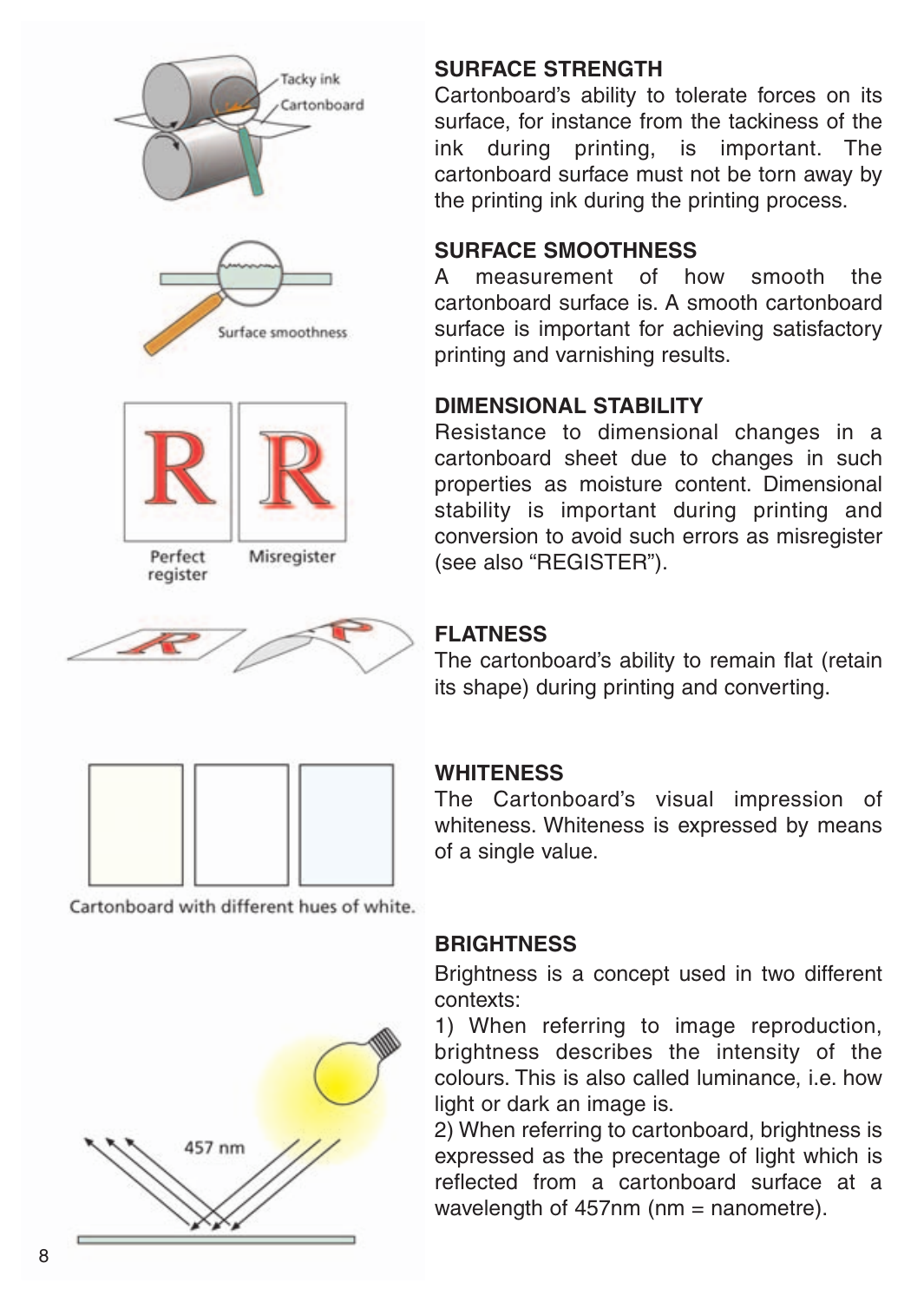#### **GLOSS**

The more light which is reflected by the cartonboard surface, the higher the gloss. Gloss can be achieved with various varnishing methods.



#### **OPACITY**

Opacity is a measurement of the capacity of cartonboard to obscure what lies behind it, and is expressed as a percentage. A high percentage corresponds to a cartonboard sheet with low transparency (high opacity). A cartonboard sheet with 100% opacity is completely opaque. The degree of opacity depends on how well the light is scattered and absorbed by the cartonboard. High opacity is important when printing on both sides of the cartonboard sheet.



#### **PRINTING METHODS**

#### **LETTERPRESS**

In this printing method the ink is applied into the raised types of the printing cylinder and then transferred to the cartonboard surface.



gravure method

#### **GRAVURE**

Gravure is a direct printing method in which the image areas to be printed are made up of many small recesses which are engraved on a copper printing cylinder and are filled with ink. Gravure printing presses are reel-fed presses which print at very high speeds.

Gravure is best suited to long print runs due to the high initial cost and low unit cost. The method gives good image reproduction.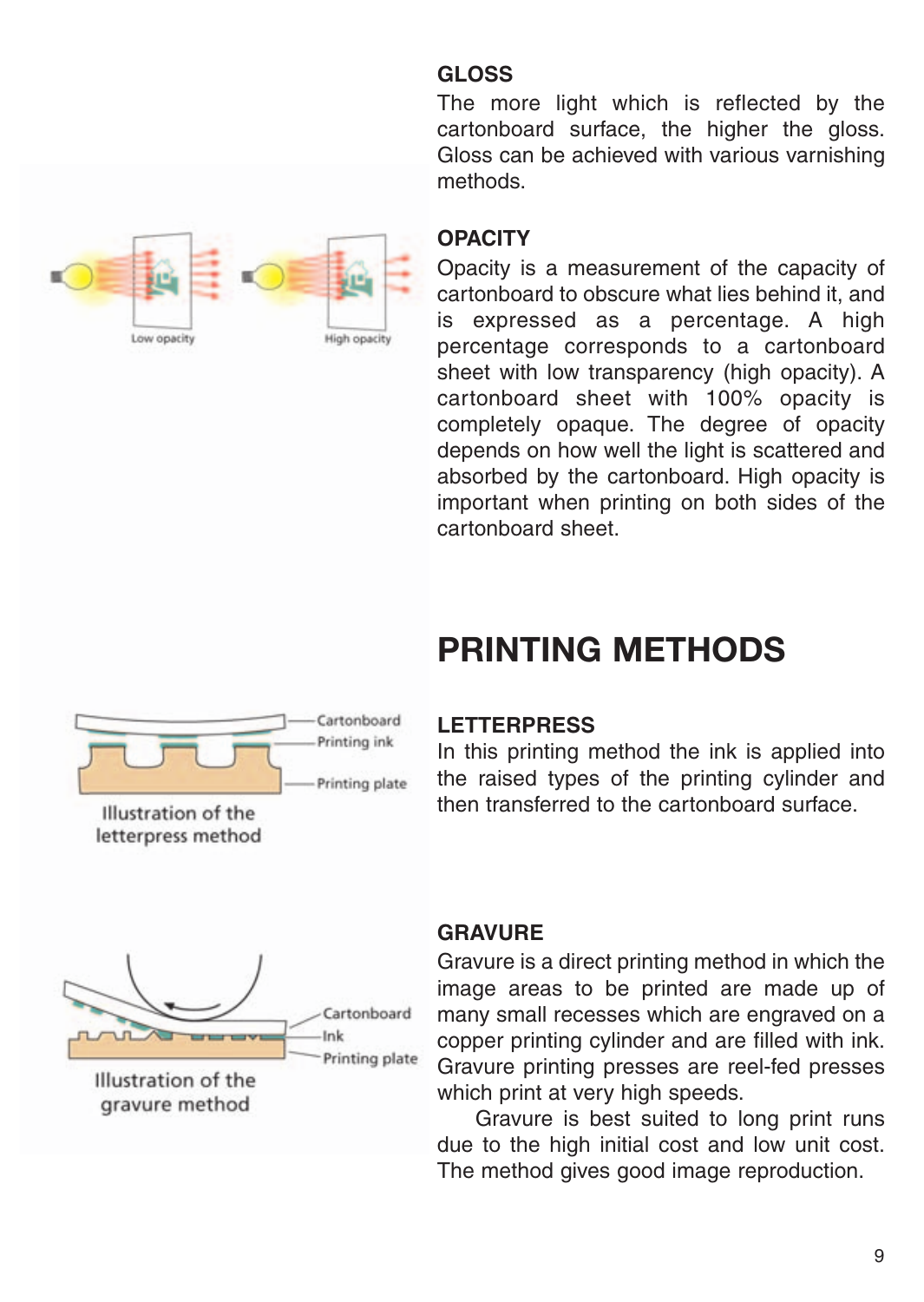

wet offset method

#### **FLEXOGRAPHY**

In this direct printing method the image areas to be printed are raised above the non-image ones. The printing plate is made of rubber or photopolymer.

The advantage of flexography is that it can be used to print on most materials. Waterbased printing inks can be used. The disadvantage is that flexography often has difficulty reproducing all colour hues.

#### **DIGITAL PRINTING**

A printing press which prints information directly from a computer in a similar way to a computer printer. There is therefore no need to produce film or a printing plate. The advantages are speed and lo w costs for small four-colour print runs.

#### **OFFSET**

Offset is the most common printing method for cartonboard. The most frequently used method is sheet-fed offset, in which the printing press is fed with cartonboard sheets. This contrasts to web offset, which is reel fed.

Offset is an indirect printing method. The ink is not transferred to the cartonboard sheet directly from the printing plate . The printing cylinder sets off (hence "offset") the printing ink onto a rubber-covered blanket cylinder, which transfers the ink/printing image to the cartonboard sheet. "Offset" usually refers to offset lithography, a printing method in which the image areas to be printed are distinguished from the non-image areas b y the use of chemical properties rather than differences in level.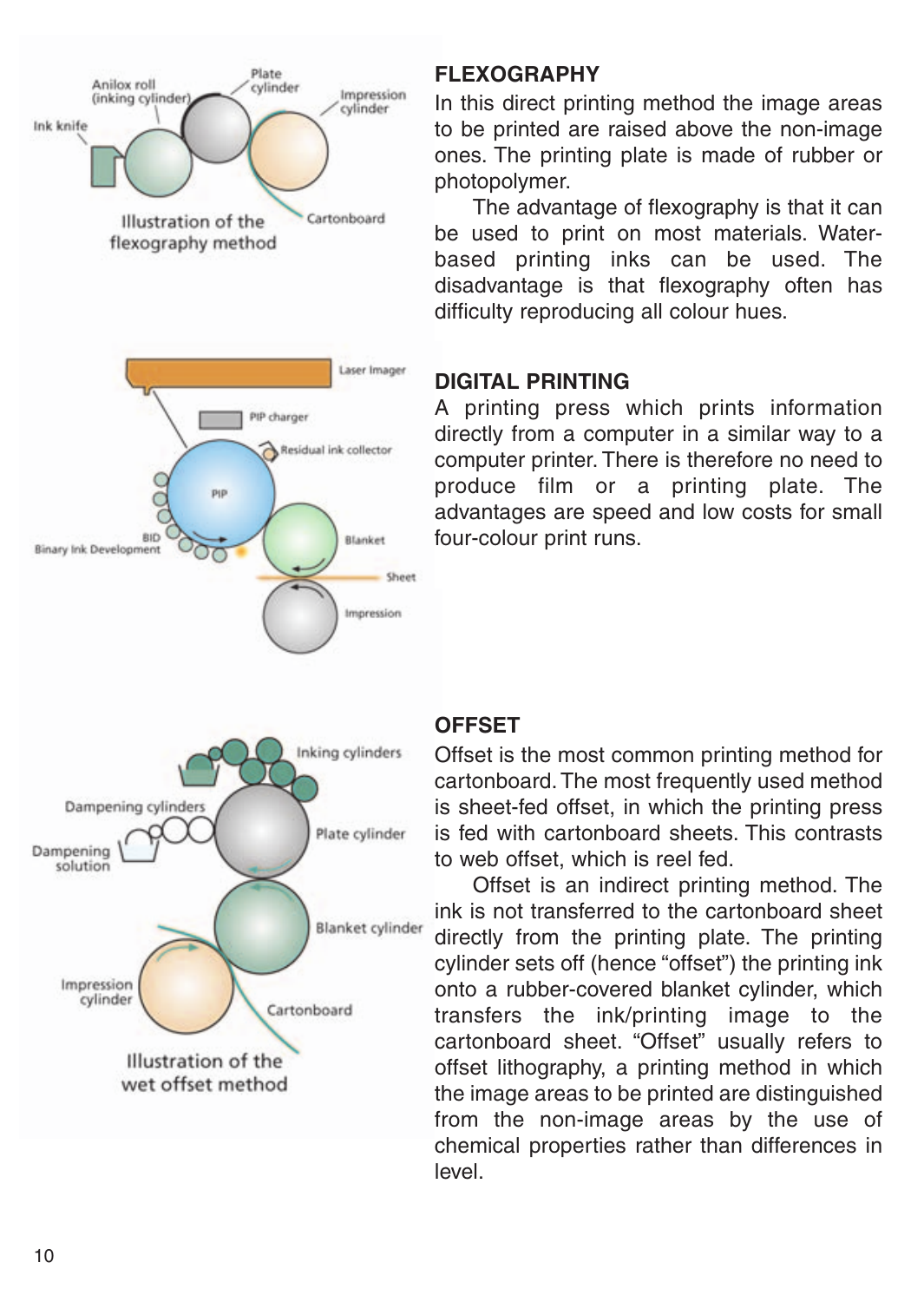#### **PRINTING TERMS**

#### **PRINTING PLATE**

The printing image used in offset printing.

#### **RUBBER BLANKET**

A rubber sheet which transfers the printing image from the printing cylinder to the cartonboard sheet in offset printing.

#### **PRINTING INK**

Coloured pigment which is transferred from the printing plate with the aid of a vehicle (a carrier) and is then bound to the cartonboard surface with a binding agent such as resin.

#### **VARNISH**

There are different kinds of varnish, all of which have their own advantages and properties. A cartonboard surface is varnished to protect it against scratches or to stop it getting dirty. Varnish can also be used to emphasise the gloss of a design in whole or in part. The varnish is either applied to the cartonboard directly on the printing press or afterwards in a separate operation.

Printing varnish - an oil-based varnish which is spread on in a printing press. Protects against scratches.

Emulsion varnish - is spread on in the printing press at a varnishing station. Protects against scratches.

UV varnish - is spread on either directly in the printing press or in a separate varnishing machines. Gives a glossy surface.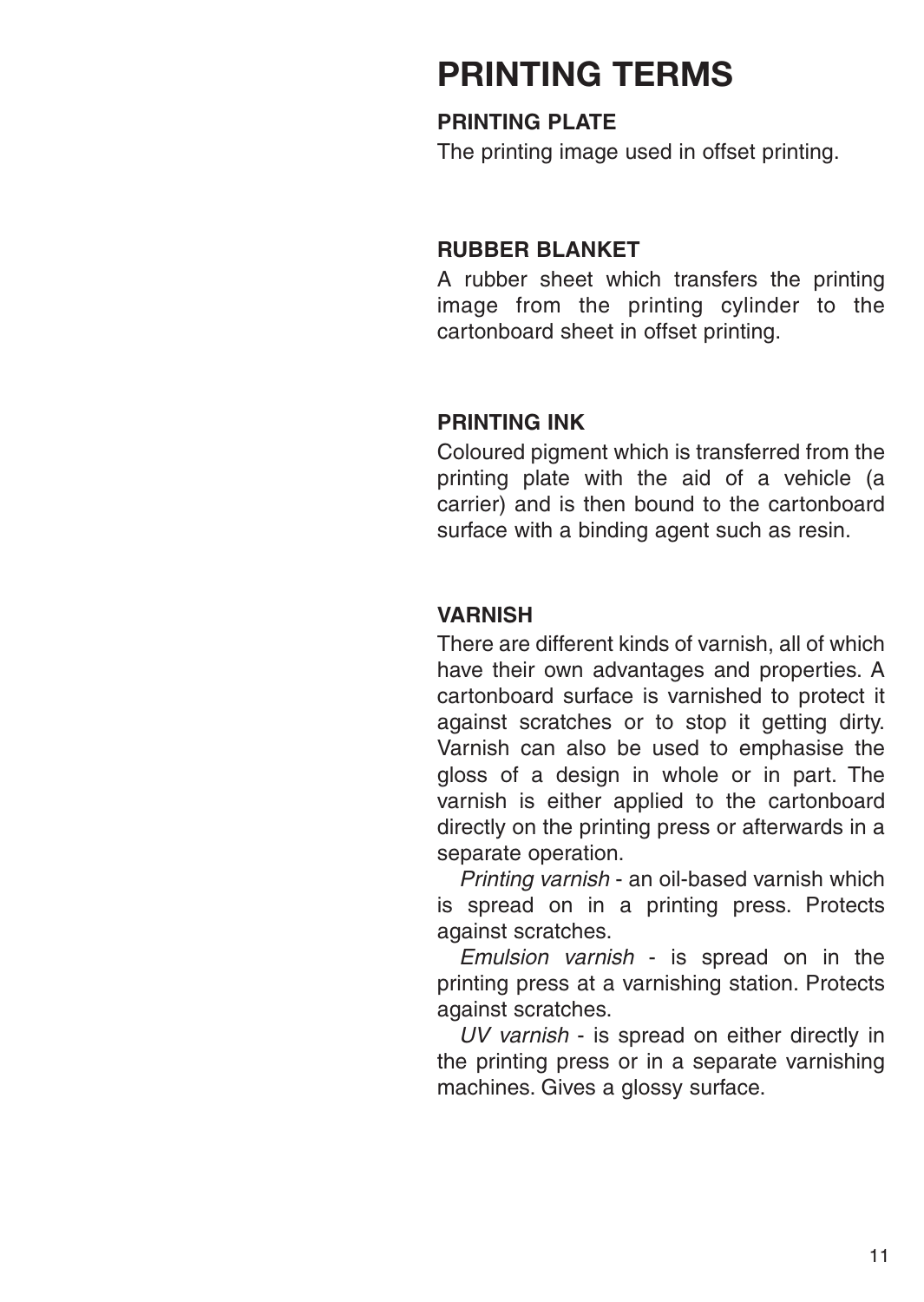#### **DAMPENING SOLUTION**

Used in web offset printing. The dampening solution has three fuctions in offset printing:

- to ensure that the ink does not adhere to the non-image areas
- to clean away cartonboard fragments
- to cool down the press

Since dampening solution is required in offset printing, the dimensional stability and flatness of the cartonboard are important (See "DIMENSIONAL STABILITY" and "FLATNESS").

#### **REGISTER**

When all printing inks are in exact alignment relative to each other, e.g. the separate colour images in four-colour printing, or during subsequent die-cutting, cutting, embossing etc. Misregister occurs when the separate colour images are not printing exactly on top of each other. Misregister creates unclear images , discoloured edges etc. To a void misregister it is important that the cartonboard sheet is dimensionally stable

(see"DIMENSIONAL STABILITY").

#### **HALF-TONE PRINTING**

Printing in which the colour images are in the form of small dots (known as half-tone dots and forming a half-tone screen).The size of the dots determines the colour intensity. The combination of different colours creates a multitude of hues.

#### **SCREEN RULING**

Screen ruling (also called screen frequency or half-tone resolution) is the number of screen lines per unit of length. It is measured in lines per inch (lpi). The higher the lpi, the greater the amount of details in an image . The kind of cartonboard and the choice of printing method govern the screen ruling that can be used during printing.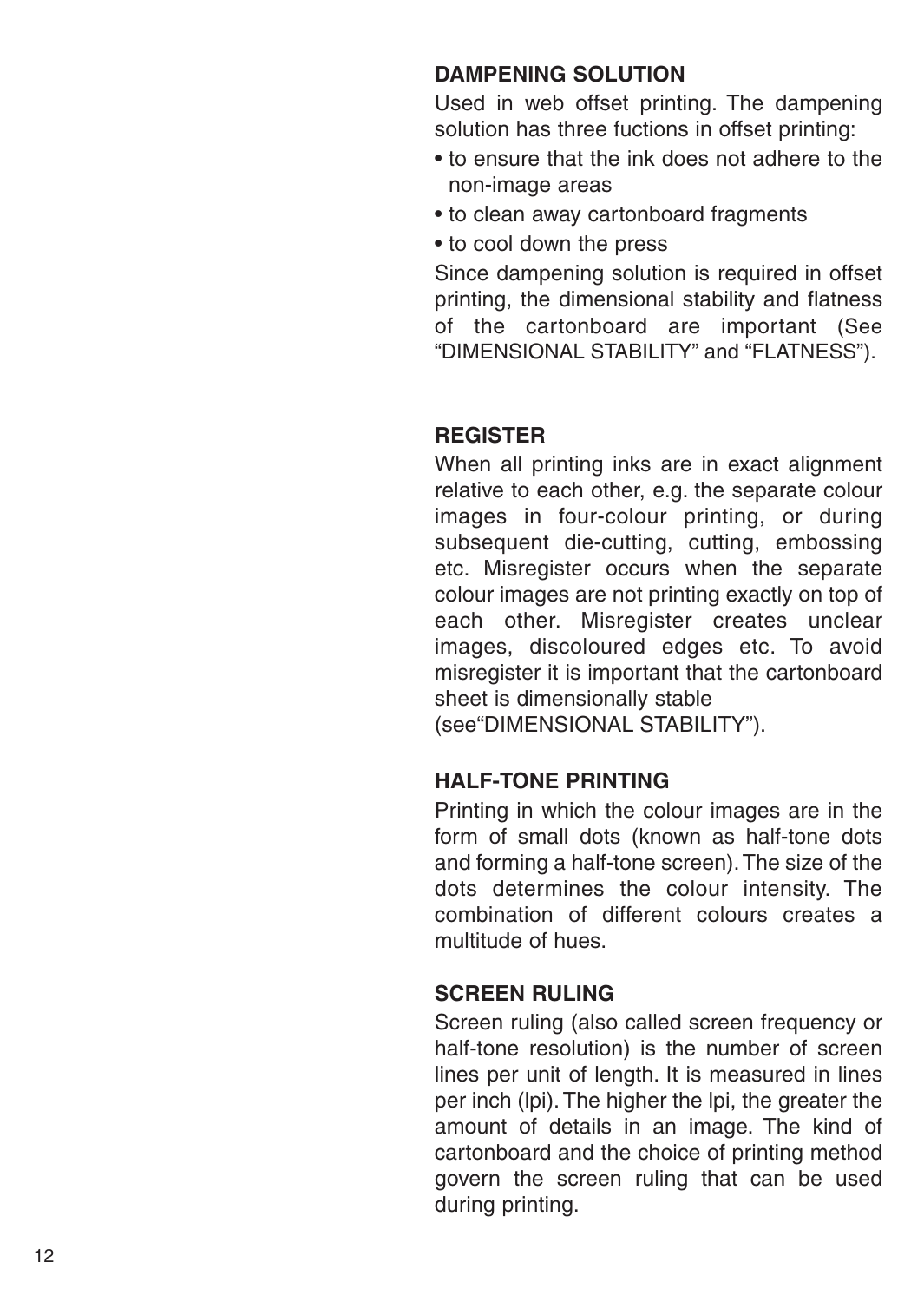

#### **FINISHING**

#### **LAMINATION**

The printed sheet is coated with a protective layer of plastic or metal foil - the laminate. There are gloss and matt laminates. They are applied by a special lamination machine. The laminate provides excellent protection against dirt, moisture and wear. Lamination can also be done for aesthetic reasons.



#### **PASTING**

To join two or more cartonboard sheets with adhesive or wax to create a single unit.



#### **SCORING**

A fine line is scored in the cartonboard to create a flexible hinge. A scored line is less durable than a crease line (See "CREASING").



Cartonboard with cutting lines creasing lines ................. and nicks

#### **DIE CUTTING**

Die cutting occurs when the cartonboard sheet is cut into a shape, e.g. to create a blank which can be folded and erected to form a carton. After printing, die-cutting and creasing are done simultaneously in die-cutting machines. Die-cutting and creasing can be combined with embossing (See "EMBOSSING").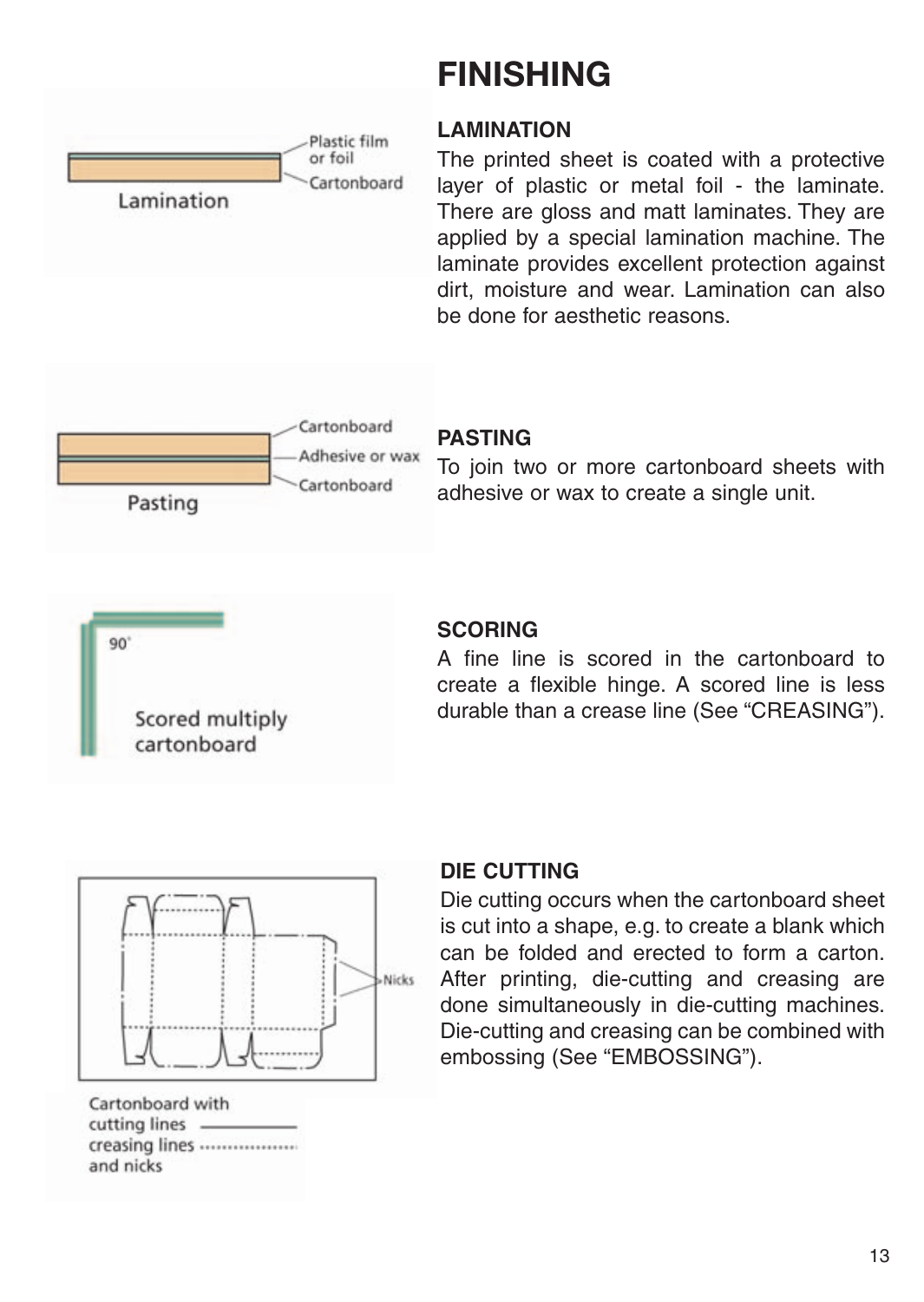#### **NICKS**

Nicks are non-die-cut sections which hold the blanks together to facilitate handling during the subsequent conversion process.



Various perforation patterns



#### **PERFORATION**

A row of punched holes which make it easier to tear off e.g. a coupon or reply card.

#### **CREASING**

To facilitate folding, a well-defined folding line or crease is made. A perfect crease can be compared with a hinge and its aim is to produce the desired shape and function in a carton or in printed material.



#### **EMBOSSING**

Embossing means that the cartonboard is shaped into well-defined, permanent relief patterns. Before the cartonboard sheet is embossed it is often printed or foiled. If the relief is raised it is described as positive. If it is impressed, it is negative. Embossing which is done without prior printing with ink is called blind embossing.

Embossing can also create a pattern which covers the entire surface.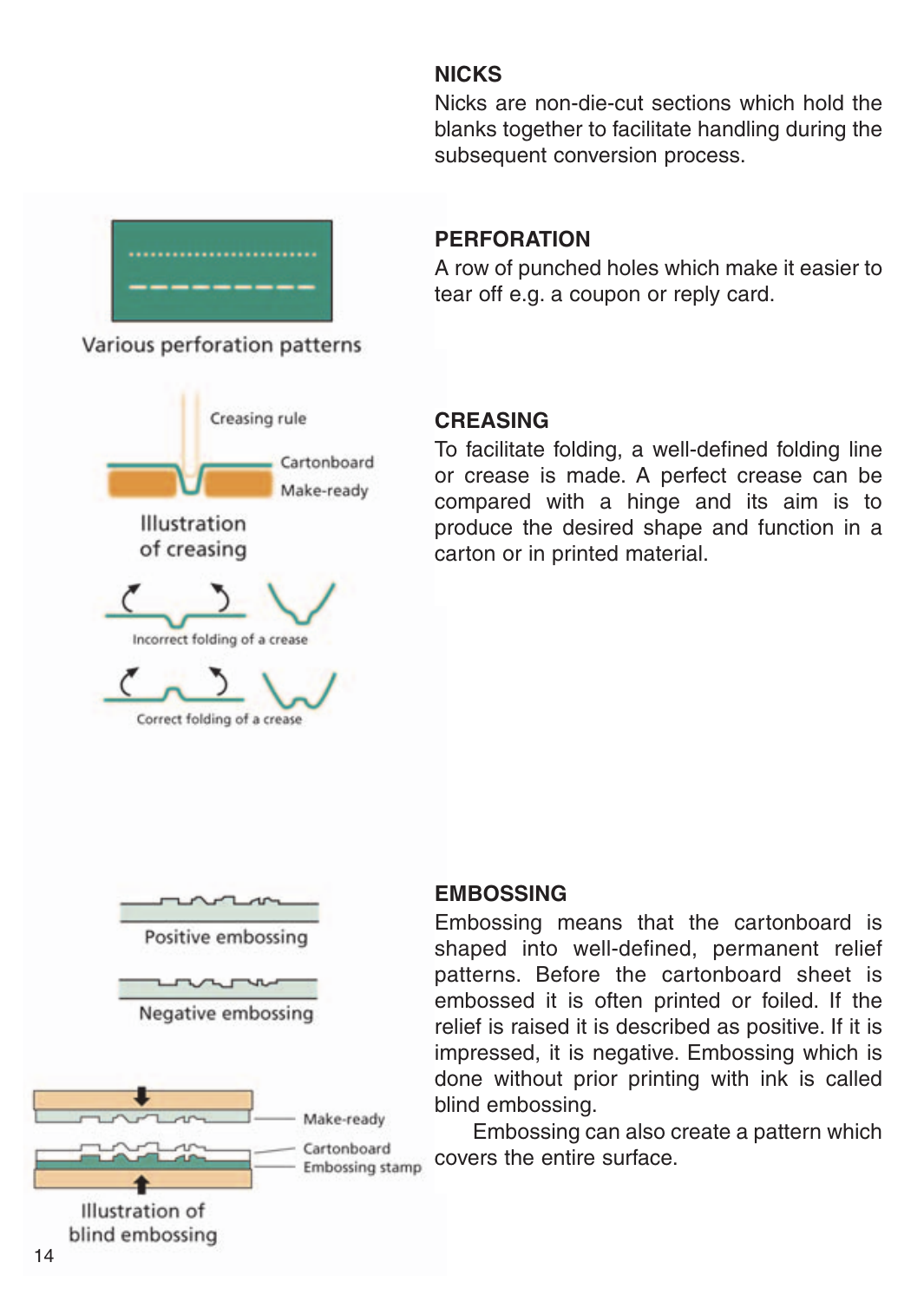

#### **HOT FOIL STAMPING**

A text or pattern in metallic foil is applied to the cartonboard with the aid of heat, often in combination with embossing.

#### **FOLDING WITHOUT PRIOR CREASING**

When a cartonboard sheet is folded without a pre-existing crease or scoring (see "CREASING" and "SCORING"). This is usually done in a folding machine.

#### **FOLDING/ERECTING**

A die-cut and creased cartonboard blank is made into a carton (see "DIE CUTTING" and "CREASING").